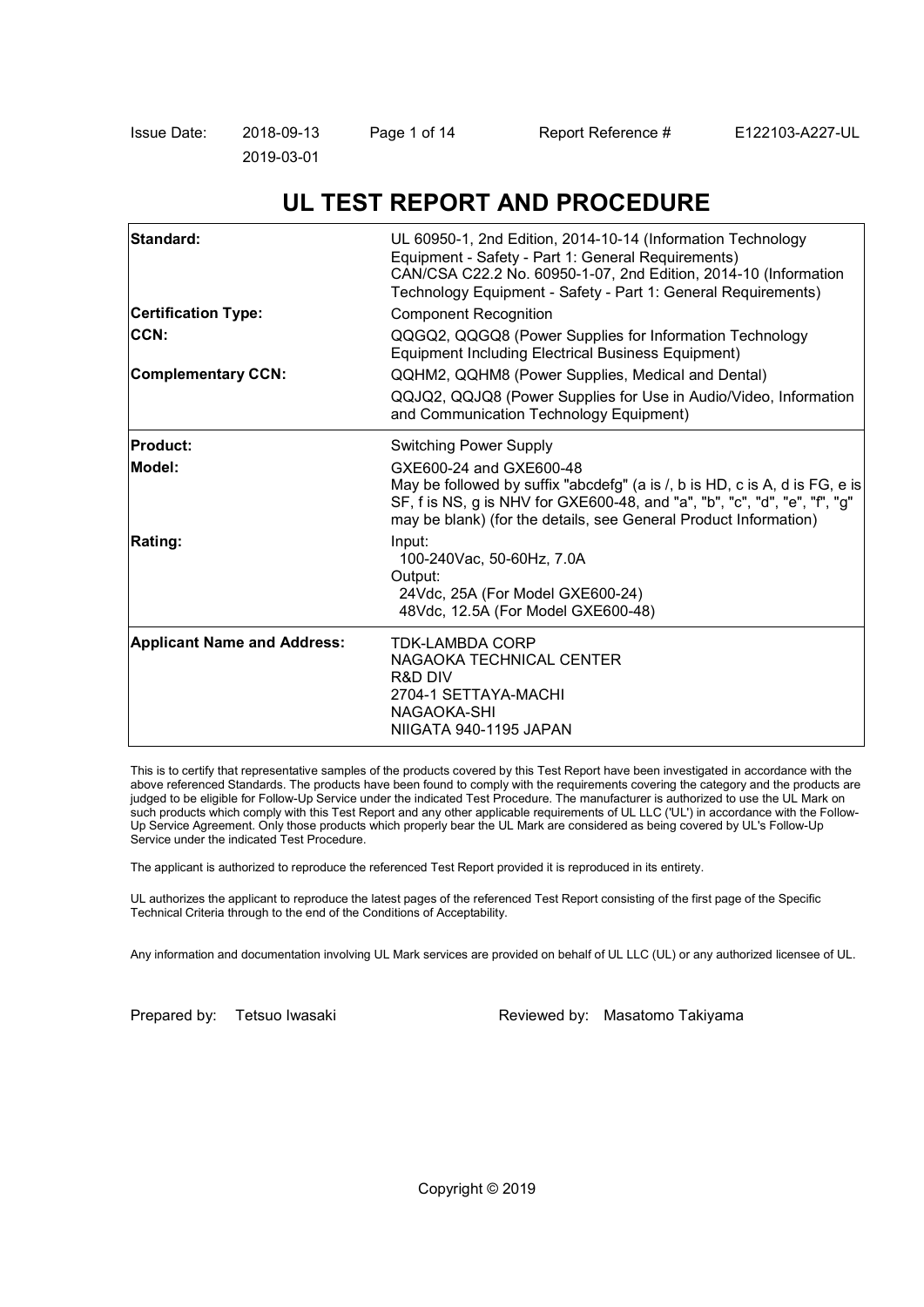#### **Supporting Documentation**

The following documents located at the beginning of this Procedure supplement the requirements of this Test Report:

- A. Authorization The Authorization page may include additional Factory Identification Code markings.
- B. Generic Inspection Instructions
	- i. Part AC details important information which may be applicable to products covered by this Procedure. Products described in this Test Report must comply with any applicable items listed unless otherwise stated in the body of this Test Report.
	- ii. Part AE details any requirements which may be applicable to all products covered by this Procedure. Products described in this Test Report must comply with any applicable items listed unless otherwise stated in the body of each Test Report.
	- iii. Part AF details the requirements for the UL Certification Mark which is not controlled by the technical standard used to investigate these products. Products are permitted to bear only the Certification Mark(s) corresponding to the countries for which it is certified, as indicated in each Test Report.

#### **Product Description**

The product covered in this Test Report is a building-in type switching power supply with DC output circuits.

The power supply is intended to be connected to protective earth in the end product via Chassis.

#### [For QQHM2/8]

The product is component type power supply for built-in type, model GXE600 series, and intended for use in end-product equipment used in a hospital or related health care facility.

This equipment provides One Means Of Patient Protection (1MOPP) between Primary/Secondary and GND, and Two Means Of Patient Protection (2MOPP) between Primary and Secondary.

#### **Model Differences**

All the models are identical except for model designation, output rating, T1 secondary plate, and secondary components. No difference in primary circuit.

GXE600-24 and GXE600-48:

May be followed by suffix "abcdefg" (a is /, b is HD, c is A, d is FG, e is SF, f is NS, g is NHV for GXE600-48, and "a", "b", "c", "d", "e", "f", "g" may be blank)

Suffixes are defined as below.

"/" - Separator.

"HD" - with coating (not relied upon to reduce spacing)

"A" - with metal cover.

"FG" - low leakage with limited capacitance for C2, C3, C5 to C7, C15, C16

"SF" - single fuse (jumper on Neutral line)

"NS" - without communication function

"NHV" - applied to GXE600-48 only. Output voltage range 9.6 to 55.2 Vdc

#### **Technical Considerations**

- Equipment mobility : for building-in
- Connection to the mains : N/A
- Operating condition : continuous
- Access location : N/A (for building-in)
- Over voltage category (OVC) : OVC II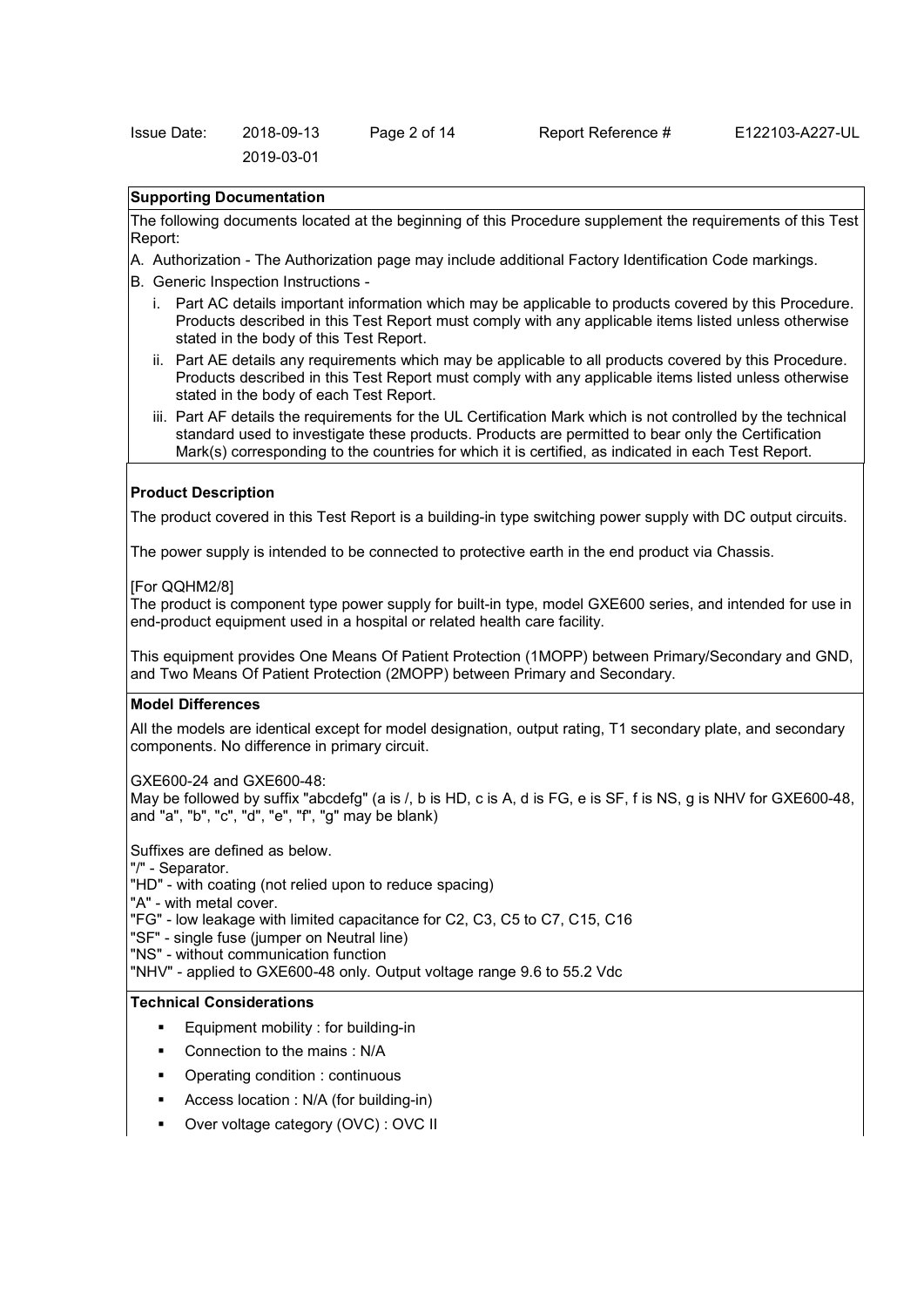- Mains supply tolerance (%) or absolute mains supply values : +10%, -10%
- Tested for IT power systems : No
- $\blacksquare$  IT testing, phase-phase voltage (V) : N/A
- Class of equipment : Class I (earthed)
- Considered current rating of protective device as part of the building installation (A) : 20 A
- Pollution degree (PD) : PD 2
- **IF protection class : IP X0**
- Altitude of operation (m) : up to 5000 m (for QQGQ2/8 and QQJQ2/8), up to 4000 m (for QQHM2/8)
- Altitude of test laboratory (m) : less than 2000 meters
- Mass of equipment (kg) : approximately 1.3
- The product was submitted and evaluated for use at the maximum ambient temperature (Tma) permitted by the manufacturer's specification of: Up to 70 °C which depends on load factor, input voltage and cooling condition. See Enclosed Id. 7-01 for details.
- The product is intended for use on the following power systems: TN
- The mode of operation is continuous
- The product is not suitable for use in the presence of a flammable anesthetics mixture with air or oxygen or with nitrous oxide.
- The product was not investigated to the following standards or clauses: Biocompatibility, PESS, EMC, Annex Z of EN standards for compliance with the MDD, Electromagnetic Compatibility (IEC 60601-1-2), Risk Management (ISO 14971). [QQHM2/8]

## **Engineering Conditions of Acceptability**

For use only in or with complete equipment where the acceptability of the combination is determined by UL LLC. When installed in an end-product, consideration must be given to the following:

- The following Production-Line tests are conducted for this product: Electric Strength
- The end-product Electric Strength Test is to be based upon a maximum working voltage of: Primary-Earthed Dead Metal: 380 Vrms / 584 Vpk, Primary-Secondary: 379 Vrms / 648 Vpk.
- The following secondary output circuits are SELV: All models' output.
- The following secondary output circuits are at hazardous energy levels: 24V output, 48V output
- The following secondary output circuits are at non-hazardous energy levels: AUX\_5V
- The power supply terminals and/or connectors are: Suitable for factory wiring only
- The maximum investigated branch circuit rating is: 20 A
- The investigated Pollution Degree is: 2
- Proper bonding to the end-product main protective earthing termination is: Required
- An investigation of the protective bonding terminals has: Not been conducted
- The following input terminals/connectors must be connected to the end-product supply neutral: TB1 terminal "AC (N)"
- The following end-product enclosures are required: Electrical / Fire / Mechanical
- Necessity of retesting temperature related tests shall be considered in the end-product application.
- The following magnetic devices (e.g. transformers or inductor) are provided with an IEC 60085 (equivalent to UL1446) insulation system with the indicated rating greater than Class 105(A): T2, T3, T4, T5 (Class 130(B)), L5 (Class 155(F))
- Line to Line Capacitors (C1 and C4) may have variations in capacitance up to 1.5 uF and 0.68 uF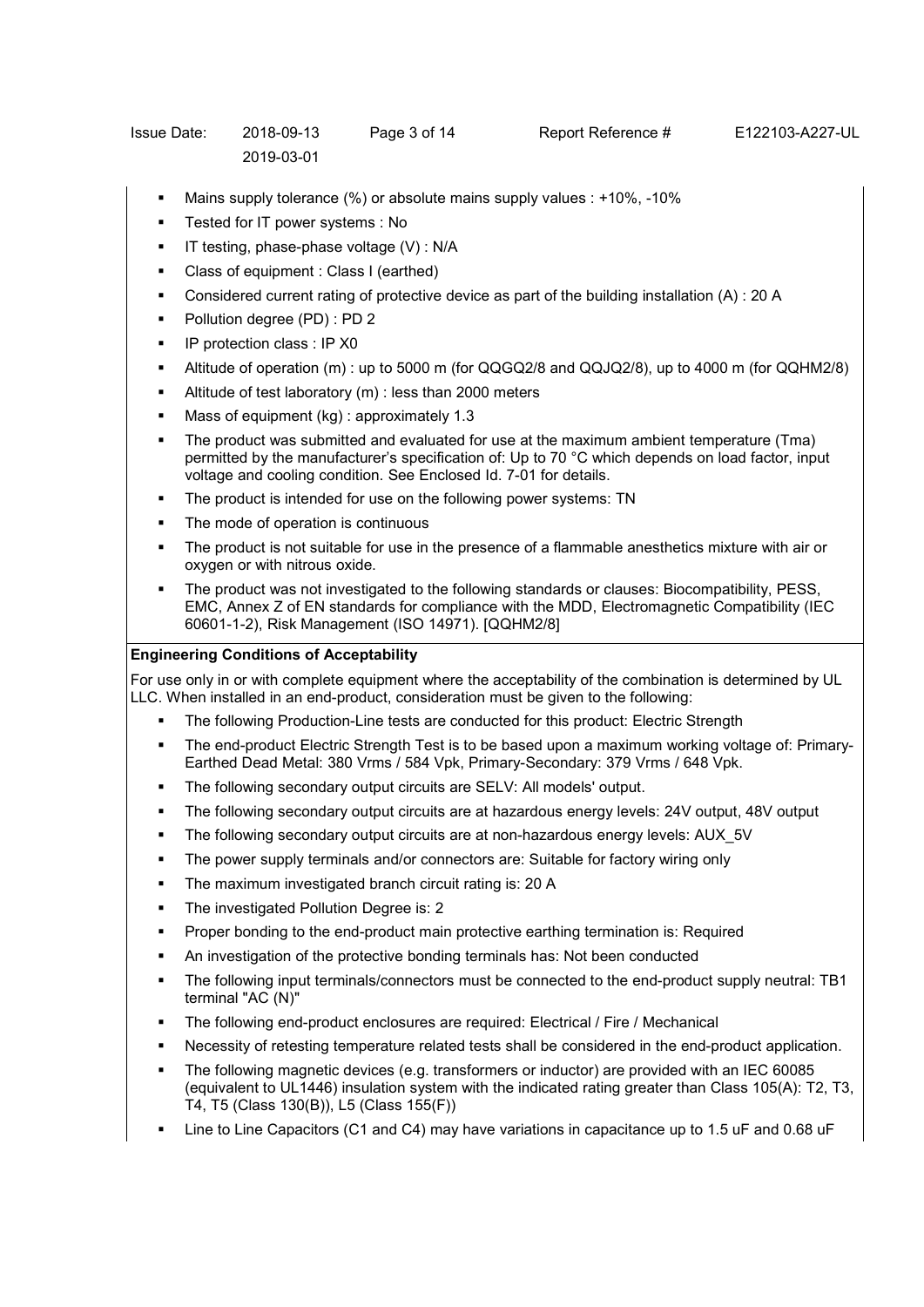| Issue Date: | 2018-09-13 | Page 4 of 14 |  |
|-------------|------------|--------------|--|
|             | 2019-03-01 |              |  |

respectively. Therefore, consideration shall be given in controlling the capacitance value in the endproduct application with respect to capacitance discharge issue.

- Primary to Ground Capacitors (C2, C3, C15, C16, C5, C6, and C7) may have variations in capacitance up to 470pF, and 680pF respectively. Therefore, consideration shall be given in controlling the capacitance values in end product application with respect to touch Current issue.
- Humidity conditioning has been conducted by tropical condition.
- Cautionary marking for double pole/neutral fusing shall be provided in end product application. [Except for model with suffix "SF"]
- The following output circuits are at ES1 energy levels : Output of Models with GXE600-24 and GXE600-48/NHV
- The following output circuits are at ES2 energy levels : Output of Models with GXE600-48
- The following output circuits are at PS3 energy levels : Output of Models GXE600-24, GXE600-48 and GXE600-48/NHV
- The following output circuits are at PS1 energy levels : AUX Output 5V
- Classification of PIS has not been conducted. Therefore, all electrical components and conductors including printed wirings were assumed to be arcing/resistive PIS.
- This component has been evaluated in "control of fire spread" method assuming appropriate fire enclosure is provided in end product. Unless the fire enclosure is made of non-combustible or V-0 material, the separation from the PIS shall be considered.
- Overcurrent protection in accordance with cl. 8.11.5 shall be prepared in the end product, if applicable. [QQHM2/8]
- The equipment is not provided with disconnecting means in accordance with cl. 8.11.1. It shall be considered in the end product. [QQHM2/8]
- The output circuits have not been evaluated for direct patient connection (Type B, BF or CF). Additional requirements may be required if used for connection to applied parts. [QQHM2/8]
- Consideration should be given to measuring the temperature on power electronic components and transformer windings when the equipment is used with the end product. The end product shall ensure that the equipment is used within its ratings. [QQHM2/8]
- Instructions for use shall be checked in the end product. [QQHM2/8]
- Temperature test was conducted without test corner. The acceptability of risk in conjunction to temperature testing with test corner shall be considered in the end product. [QQHM2/8]
- Final installation of this equipment should comply with the enclosure, mounting, marking, spacing and separation requirements. In addition, Temperature, Leakage Current, Dielectric Voltage Withstand and Interruption of this equipment tests should be considered as part of the end product evaluation. [QQHM2/8]
- Risk Management Process in accordance with cl. 4.2 shall be evaluated in the end product. [QQHM2/8]
- The equipment has been judged on the basis of the required creepage and clearance according to cl. 8.9 in IEC 60601-1 Edition 3.1 (2012) that covers the end application for which the component was designed. [QQHM2/8]
- The equipment has been evaluated as a Class I, continuous operation, IPX0, and not been evaluated for use in the presence of a flammable anesthetic mixture with air, oxygen, or nitrous oxide. Additional evaluations shall be considered if the equipment is intended for classifications other than these. [QQHM2/8]
- In convection condition, there is no requirements for clearances between the equipment and surroundings. As requested by the manufacturer, adequate clearances were kept. [QQHM2/8]